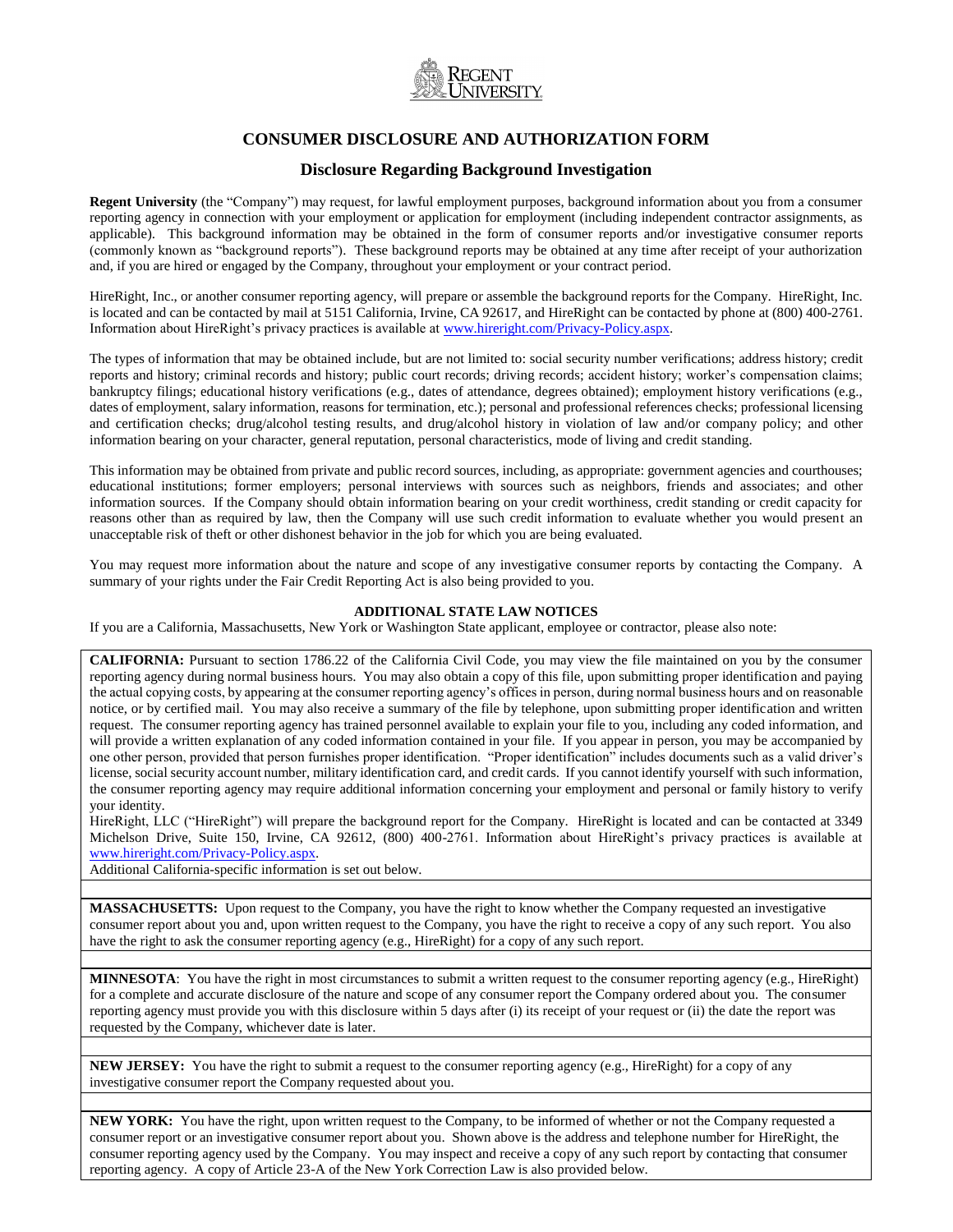**WASHINGTON STATE:** If the Company requests an investigative consumer report, you have the right, upon written request made to the Company within a reasonable period of time after your receipt of this disclosure, to receive from the Company a complete and accurate disclosure of the nature and scope of the investigation requested by the Company. You are entitled to this disclosure within 5 days after the date your request is received or the Company ordered the report, whichever is later. You also have the right to request a written summary of your rights and remedies under the Washington Fair Credit Reporting Act.

#### **Authorization of Background Investigation**

I have carefully read and understand this Disclosure and Authorization form and the attached summary of rights under the Fair Credit Reporting Act. By my signature below, I consent to preparation of background reports by a consumer reporting agency such as HireRight, Inc., and to the release of such background reports to the Company and its designated representatives and agents, for the purpose of assisting the Company in making a determination as to my eligibility for employment (including independent contractor assignments, as applicable), promotion, retention or for other lawful employment purposes. I understand that if the Company hires me or contracts for my services, my consent will apply, and the Company may obtain background reports, throughout my employment or contract period.

I understand that information contained in my employment or contractor application, or otherwise disclosed by me before or during my employment or contract assignment, if any, may be used for the purpose of obtaining and evaluating background reports on me. I also understand that nothing herein shall be construed as an offer of employment or contract for services.

I hereby authorize law enforcement agencies, learning institutions (including public and private schools and universities), information service bureaus, credit bureaus, record/data repositories, courts (federal, state and local), motor vehicle records agencies, my past or present employers, the military, and other individuals and sources to furnish any and all information on me that is requested by the consumer reporting agency.

By my signature below, I also certify the information I provided on and in connection with this form is true, accurate and complete. I agree that this form in original, faxed, photocopied or electronic (including electronically signed) form, will be valid for any background reports that may be requested by or on behalf of the Company.

□ **California, Minnesota, or Oklahoma applicants only:** Please check this box if you would like to receive (whenever you have such right under the applicable state law) a copy of your background report if one is obtained on you by the Company.

| City/State/Zip |      |  |
|----------------|------|--|
|                |      |  |
|                |      |  |
|                |      |  |
|                | Date |  |

\* This information will be used only for background screening purposes and will not be taken into consideration in any employment decisions.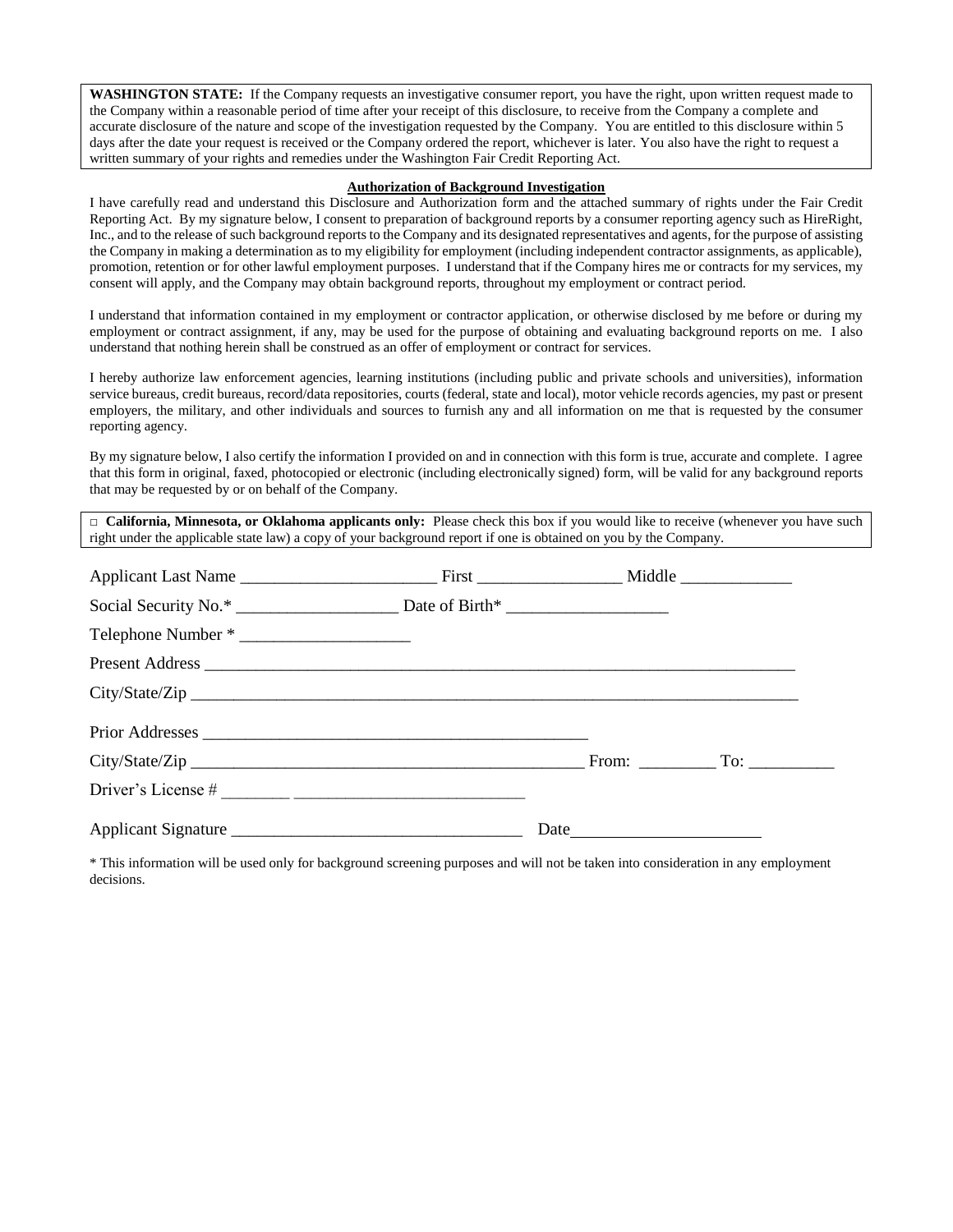# **(CALIFORNIA APPLICANTS ONLY)**

### **CALIFORNIA DISCLOSURE**

The Company may order an investigative consumer report on you in connection with your employment application, and if you are hired, or if you already work for the Company, the Company may order additional such reports on you for employment purposes. Such reports may contain information about your character, general reputation, personal characteristics, and mode of living. The consumer reporting agency, HireRight, LLC ("HireRight"), will prepare the background report for the Company. HireRight is located and can be contacted at 3349 Michelson Drive, Suite 150, Irvine, CA 92612, (800) 400-2761, [www.hireright.com.](http://www.hireright.com/) Information about HireRight's privacy practices is available at [www.hireright.com/Privacy-Policy.aspx.](http://www.hireright.com/Privacy-Policy.aspx)

## **A SUMMARY OF YOUR RIGHTS UNDER CALIFORNIA CIVIL CODE SECTION 1786.22**

**(a)** An investigative consumer reporting agency shall supply files and information required under Section 1786.10 during normal business hours and on reasonable notice.

**(b)** Files maintained on a consumer shall be made available for the consumer's visual inspection, as follows:

**(1)** In person, if he appears in person and furnishes proper identification. A copy of his file shall also be available to the consumer for a fee not to exceed the actual costs of duplication services provided.

**(2)** By certified mail, if he makes a written request, with proper identification, for copies to be sent to a specified addressee. Investigative consumer reporting agencies complying with requests for certified mailings under this section shall not be liable for disclosures to third parties caused by mishandling of mail after such mailings leave the investigative consumer reporting agencies.

**(3)** A summary of all information contained in files on a consumer and required to be provided by Section 1786.10 shall be provided by telephone, if the consumer has made a written request, with proper identification for telephone disclosure, and the toll charge, if any, for the telephone call is prepaid by or charged directly to the consumer.

**(c)** The term "proper identification" as used in subdivision (b) shall mean that information generally deemed sufficient to identify a person. Such information includes documents such as a valid driver's license, social security account number, military identification card, and credit cards. Only if the consumer is unable to reasonably identify himself with the information described above, may an investigative consumer reporting agency require additional information concerning the consumer's employment and personal or family history in order to verify his identity.

**(d)** The investigative consumer reporting agency shall provide trained personnel to explain to the consumer any information furnished him pursuant to Section 1786.10.

**(e)** The investigative consumer reporting agency shall provide a written explanation of any coded information contained in files maintained on a consumer. This written explanation shall be distributed whenever a file is provided to a consumer for visual inspection as required under Section 1786.22.

**(f)** The consumer shall be permitted to be accompanied by one other person of his choosing, who shall furnish reasonable identification. An investigative consumer reporting agency may require the consumer to furnish a written statement granting permission to the consumer reporting agency to discuss the consumer's file in such person's presence.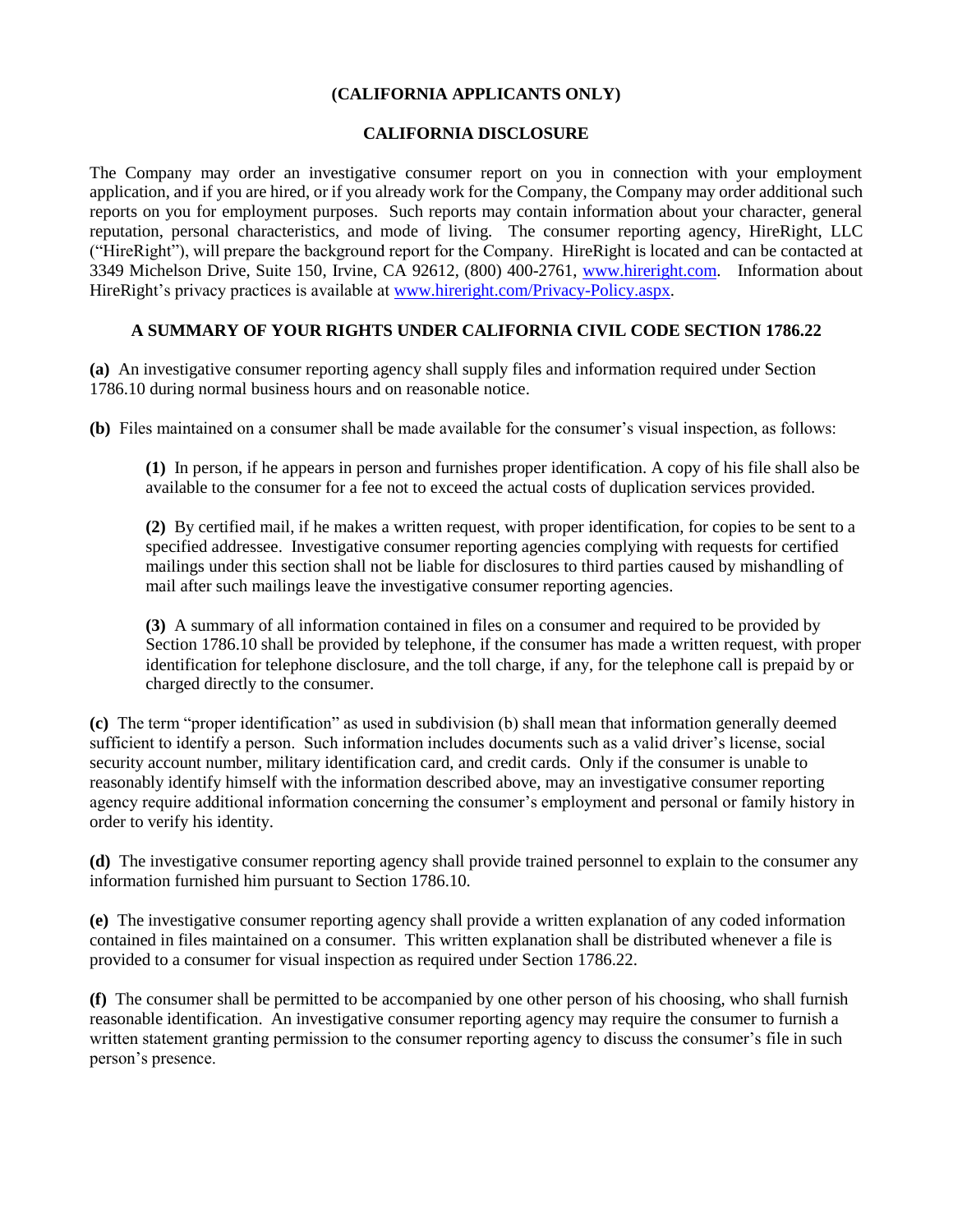#### **NEW YORK CORRECTION LAW ARTICLE 23-A**

#### **LICENSURE AND EMPLOYMENT OF PERSONS PREVIOUSLY CONVICTED OF ONE OR MORE CRIMINAL OFFENSES**

Section 750. Definitions.

751. Applicability.

752. Unfair discrimination against persons previously convicted of one or more criminal offenses prohibited.

753. Factors to be considered concerning a previous criminal conviction; presumption.

754. Written statement upon denial of license or employment.

755. Enforcement.

§750. Definitions. For the purposes of this article, the following terms shall have the following meanings:

(1) "Public agency" means the state or any local subdivision thereof, or any state or local department, agency, board or commission.

(2) "Private employer" means any person, company, corporation, labor organization or association which employs ten or more persons.

(3) "Direct relationship" means that the nature of criminal conduct for which the person was convicted has a direct bearing on his fitness or ability to perform one or more of the duties or responsibilities necessarily related to the license, opportunity, or job in question.

(4) "License" means any certificate, license, permit or grant of permission required by the laws of this state, its political subdivisions or instrumentalities as a condition for the lawful practice of any occupation, employment, trade, vocation, business, or profession. Provided, however, that "license" shall not, for the purposes of this article, include any license or permit to own, possess, carry, or fire any explosive, pistol, handgun, rifle, shotgun, or other firearm.

(5) "Employment" means any occupation, vocation or employment, or any form of vocational or educational training. Provided, however, that "employment" shall not, for the purposes of this article, include membership in any law enforcement agency.

§751. Applicability. The provisions of this article shall apply to any application by any person for a license or employment at any public or private employer, who has previously been convicted of one or more criminal offenses in this state or in any other jurisdiction, and to any license or employment held by any person whose conviction of one or more criminal offenses in this state or in any other jurisdiction preceded such employment or granting of a license, except where a mandatory forfeiture, disability or bar to employment is imposed by law, and has not been removed by an executive pardon, certificate of relief from disabilities or certificate of good conduct. Nothing in this article shall be construed to affect any right an employer may have with respect to an intentional misrepresentation in connection with an application for employment made by a prospective employee or previously made by a current employee.

§752. Unfair discrimination against persons previously convicted of one or more criminal offenses prohibited. No application for any license or employment, and no employment or license held by an individual, to which the provisions of this article are applicable,

shall be denied or acted upon adversely by reason of the individual's having been previously convicted of one or more criminal offenses, or by reason of a finding of lack of "good moral character" when such finding is based upon the fact that the individual has previously been convicted of one or more criminal offenses, unless:

(1) There is a direct relationship between one or more of the previous criminal offenses and the specific license or employment sought or held by the individual; or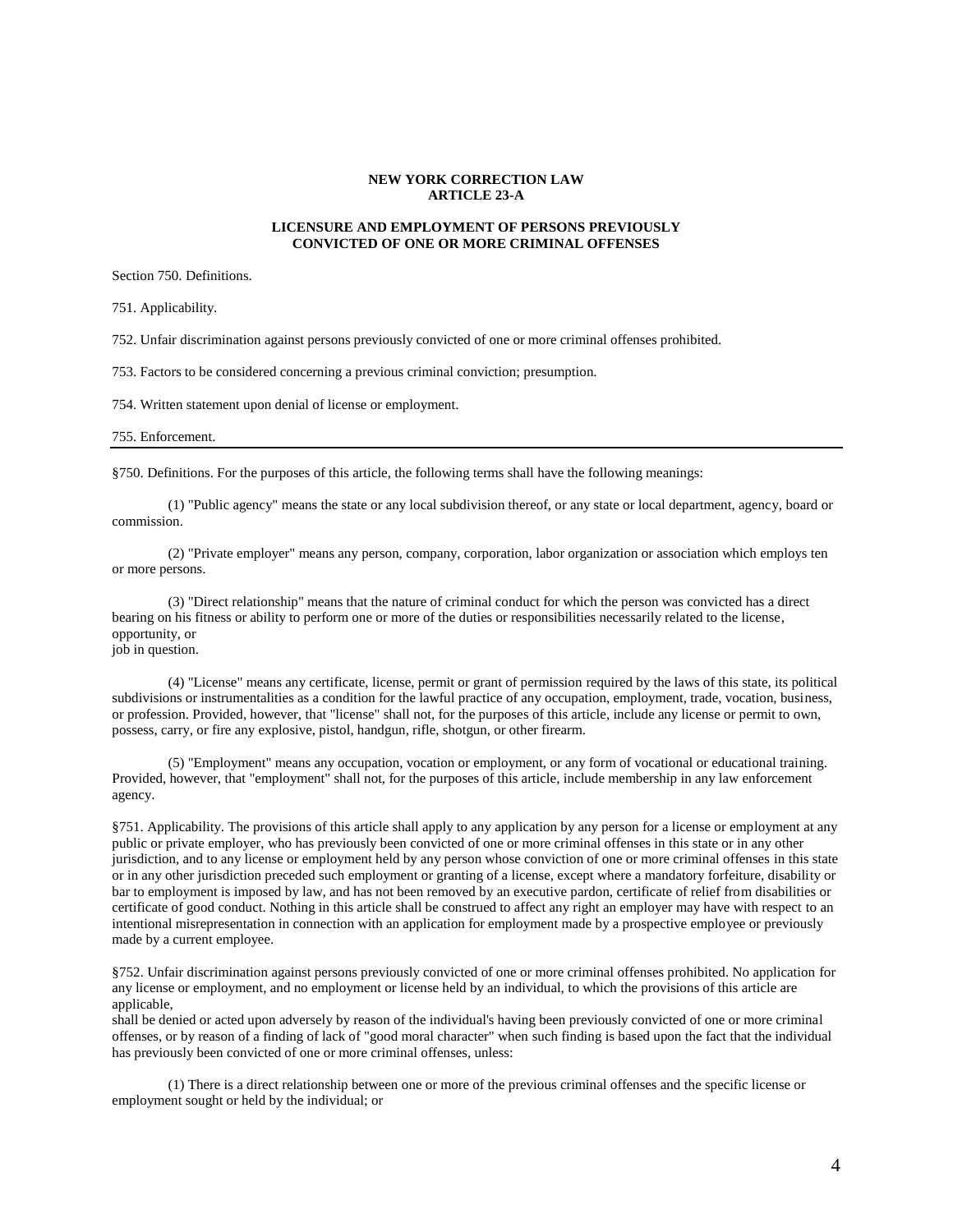(2) the issuance or continuation of the license or the granting or continuation of the employment would involve an unreasonable risk to property or to the safety or welfare of specific individuals or the general public.

§753. Factors to be considered concerning a previous criminal conviction; presumption.

1. In making a determination pursuant to section seven hundred fifty-two of this chapter, the public agency or private employer shall consider the following factors:

(a) The public policy of this state, as expressed in this act, to encourage the licensure and employment of persons previously convicted of one or more criminal offenses.

(b) The specific duties and responsibilities necessarily related to the license or employment sought or held by the person.

(c) The bearing, if any, the criminal offense or offenses for which the person was previously convicted will have on his fitness or ability to perform one or more such duties or responsibilities.

(d) The time which has elapsed since the occurrence of the criminal offense or offenses.

(e) The age of the person at the time of occurrence of the criminal offense or offenses.

(f) The seriousness of the offense or offenses.

(g) Any information produced by the person, or produced on his behalf, in regard to his rehabilitation and good conduct.

(h) The legitimate interest of the public agency or private employer in protecting property, and the safety and welfare of specific individuals or the general public.

2. In making a determination pursuant to section seven hundred fifty-two of this chapter, the public agency or private employer shall also give consideration to a certificate of relief from disabilities or a certificate of good conduct issued to the applicant, which

certificate shall create a presumption of rehabilitation in regard to the offense or offenses specified therein.

§754. Written statement upon denial of license or employment. At the request of any person previously convicted of one or more criminal offenses who has been denied a license or employment, a public agency or private employer shall provide, within thirty days of a request, a written statement setting forth the reasons for such denial.

§755. Enforcement.

1. In relation to actions by public agencies, the provisions of this article shall be enforceable by a proceeding brought pursuant to article seventy-eight of the civil practice law and rules.

2. In relation to actions by private employers, the provisions of this article shall be enforceable by the division of human rights pursuant to the powers and procedures set forth in article fifteen of the executive law, and, concurrently, by the New York city commission on human rights.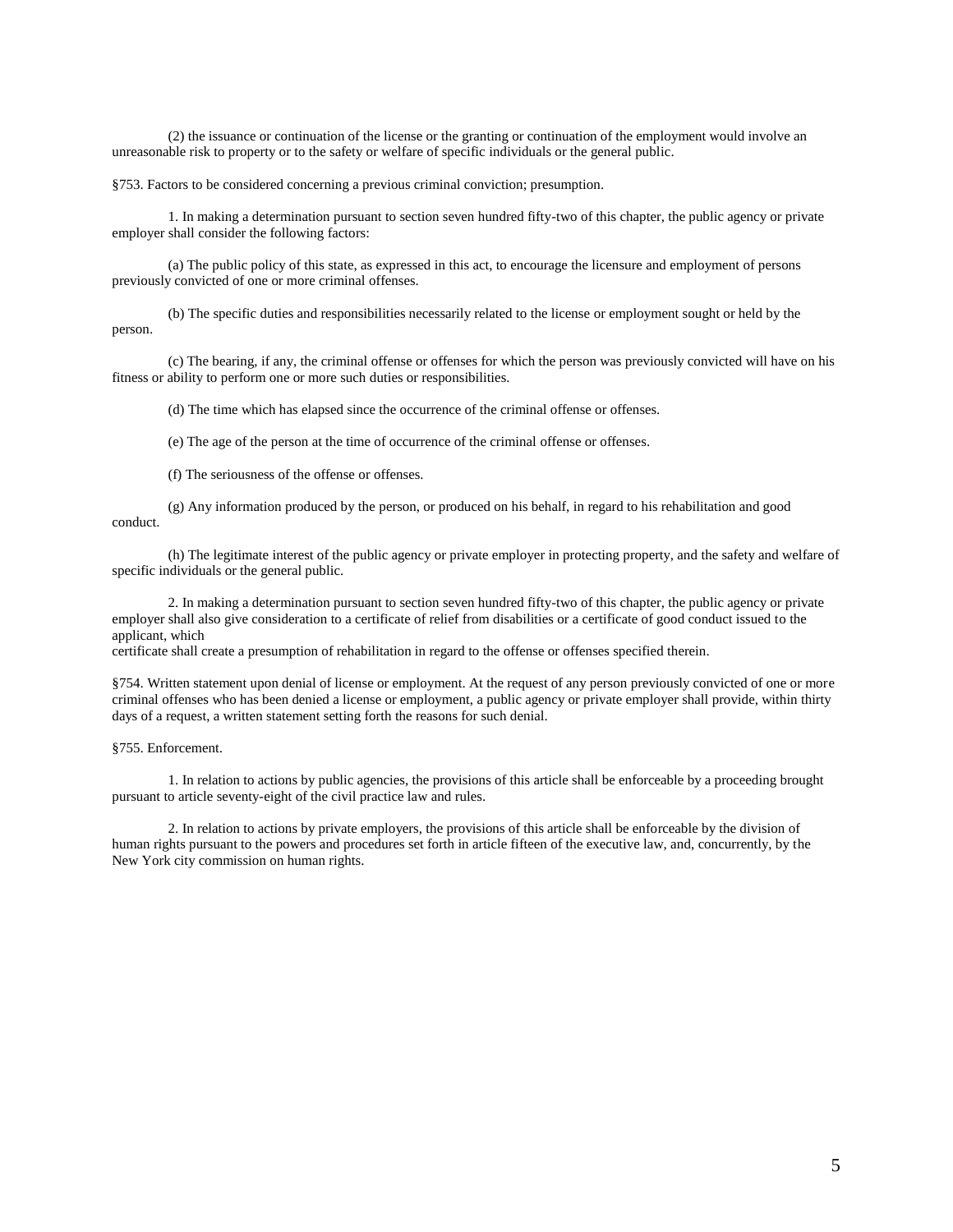*Para información en español, visit[e www.consumerfinance.gov/learnmore](http://www.consumerfinance.gov/learnmore) o escribe a la Consumer Financial Protection Bureau, 1700 G Street N.W., Washington, DC 20552.*

# **A Summary of Your Rights Under the Fair Credit Reporting Act**

The federal Fair Credit Reporting Act (FCRA) promotes the accuracy, fairness, and privacy of information in the files of consumer reporting agencies. There are many types of consumer reporting agencies, including credit bureaus and specialty agencies (such as agencies that sell information about check writing histories, medical records, and rental history records). Here is a summary of your major rights under FCRA. **For more information, including information about additional rights, go to [www.consumerfinance.gov/learnmore](http://www.consumerfinance.gov/learnmore) or write to: Consumer Financial Protection Bureau, 1700 G Street N.W., Washington, DC 20552.**

- **You must be told if information in your file has been used against you.** Anyone who uses a credit report or another type of consumer report to deny your application for credit, insurance, or employment – or to take another adverse action against you – must tell you, and must give you the name, address, and phone number of the agency that provided the information.
- **You have the right to know what is in your file.** You may request and obtain all the information about you in the files of a consumer reporting agency (your "file disclosure"). You will be required to provide proper identification, which may include your Social Security number. In many cases, the disclosure will be free. You are entitled to a free file disclosure if:
	- o a person has taken adverse action against you because of information in your credit report;
	- o you are the victim of identity theft and place a fraud alert in your file;
	- o your file contains inaccurate information as a result of fraud;
	- o you are on public assistance;
	- o you are unemployed but expect to apply for employment within 60 days.

In addition, all consumers are entitled to one free disclosure every 12 months upon request from each nationwide credit bureau and from nationwide specialty consumer reporting agencies. Se[e www.consumerfinance.gov/learnmore](http://www.consumerfinance.gov/learnmore) for additional information.

- You have the right to ask for a credit score. Credit scores are numerical summaries of your credit-worthiness based on information from credit bureaus. You may request a credit score from consumer reporting agencies that create scores or distribute scores used in residential real property loans, but you will have to pay for it. In some mortgage transactions, you will receive credit score information for free from the mortgage lender.
- **You have the right to dispute incomplete or inaccurate information.** If you identify information in your file that is incomplete or inaccurate, and report it to the consumer reporting agency, the agency must investigate unless your dispute is frivolous. See [www.consumerfinance.gov/learnmore](http://www.consumerfinance.gov/learnmore) for an explanation of dispute procedures.
- **Consumer reporting agencies must correct or delete inaccurate, incomplete, or unverifiable information.**  Inaccurate, incomplete, or unverifiable information must be removed or corrected, usually within 30 days. However, a consumer reporting agency may continue to report information it has verified as accurate.
- **Consumer reporting agencies may not report outdated negative information.** In most cases, a consumer reporting agency may not report negative information that is more than seven years old, or bankruptcies that are more than 10 years old.
- **Access to your file is limited.** A consumer reporting agency may provide information about you only to people with a valid need – usually to consider an application with a creditor, insurer, employer, landlord, or other business. The FCRA specifies those with a valid need for access.
- **You must give your consent for reports to be provided to employers.** A consumer reporting agency may not give out information about you to your employer, or a potential employer, without your written consent given to the employer. Written consent generally is not required in the trucking industry. For more information, go to [www.consumerfinance.gov/learnmore.](http://www.consumerfinance.gov/learnmore)
- **You may limit "prescreened" offers of credit and insurance you get based on information in your credit report.** Unsolicited "prescreened" offers for credit and insurance must include a toll-free phone number you can call if you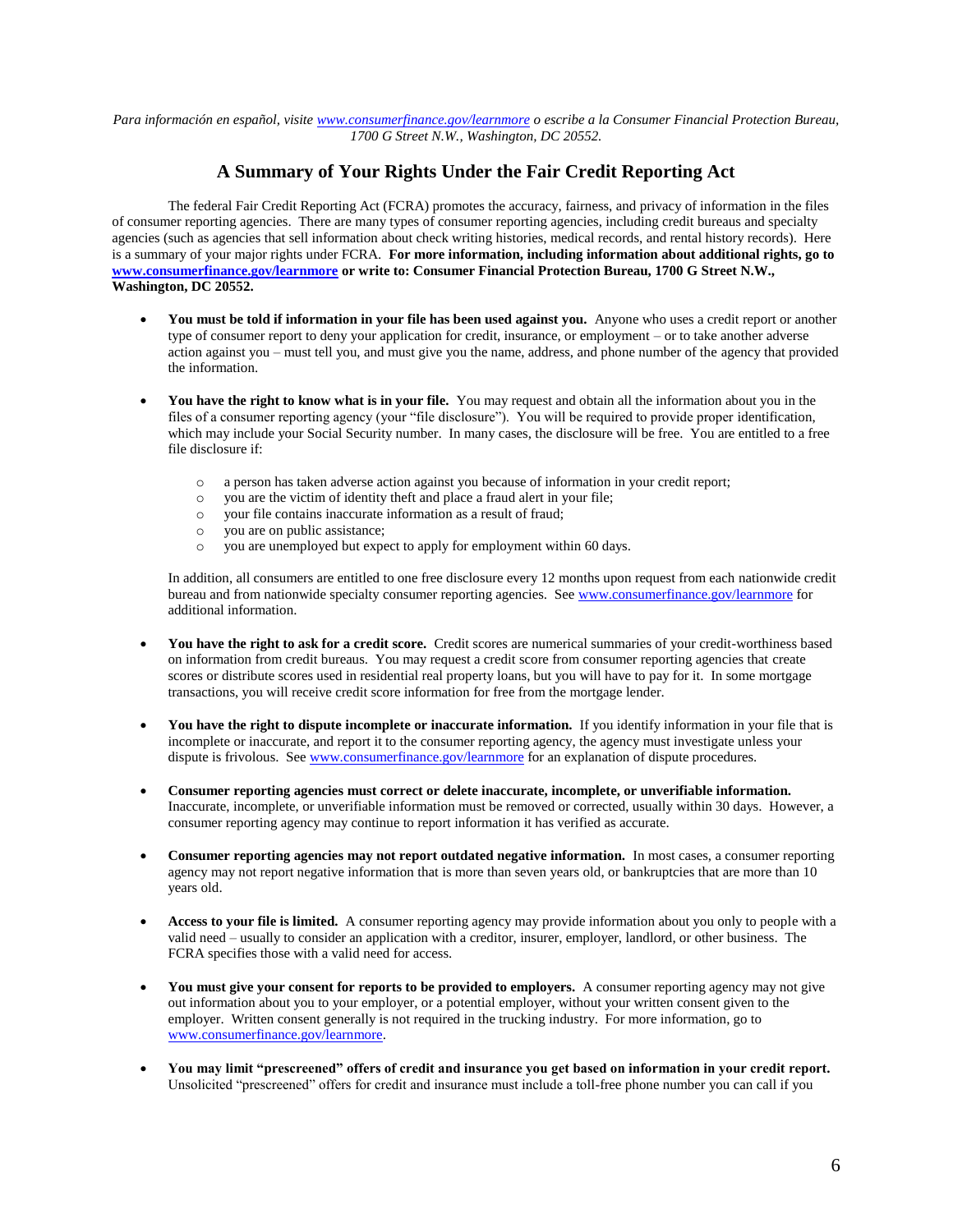choose to remove your name and address form the lists these offers are based on. You may opt out with the nationwide credit bureaus at 1-888-5-OPTOUT (1-888-567-8688).

The following FCRA right applies with respect to nationwide consumer reporting agencies**:**

**CONSUMERS HAVE THE RIGHT TO OBTAIN A SECURITY FREEZE**

**You have a right to place a "security freeze" on your credit report, which will prohibit a consumer reporting agency from releasing information in your credit report without your express authorization.** The security freeze is designed to prevent credit, loans, and services from being approved in your name without your consent. However, you should be aware that using a security freeze to take control over who gets access to the personal and financial information in your credit report may delay, interfere with, or prohibit the timely approval of any subsequent request or application you make regarding a new loan, credit, mortgage, or any other account involving the extension of credit.

As an alternative to a security freeze, you have the right to place an initial or extended fraud alert on your credit file at no cost. An initial fraud alert is a 1-year alert that is placed on a consumer's credit file. Upon seeing a fraud alert display on a consumer's credit file, a business is required to take steps to verify the consumer's identity before extending new credit. If you are a victim of identity theft, you are entitled to an extended fraud alert, which is a fraud alert lasting 7 years.

A security freeze does not apply to a person or entity, or its affiliates, or collection agencies acting on behalf of the person or entity, with which you have an existing account that requests information in your credit report for the purposes of reviewing or collecting the account. Reviewing the account includes activities related to account maintenance, monitoring, credit line increases, and account upgrades and enhancements.

- **You may seek damages from violators.** If a consumer reporting agency, or, in some cases, a user of consumer reports or a furnisher of information to a consumer reporting agency violates the FCRA, you may be able to sue in state or federal court.
- **Identity theft victims and active duty military personnel have additional rights.** For more information, visit [www.consumerfinance.gov/learnmore.](http://www.consumerfinance.gov/learnmore)

**States may enforce the FCRA, and many states have their own consumer reporting laws. In some cases, you may have more rights under state law. For more information, contact your state or local consumer protection agency or your state Attorney General. For information about your federal rights, contact:**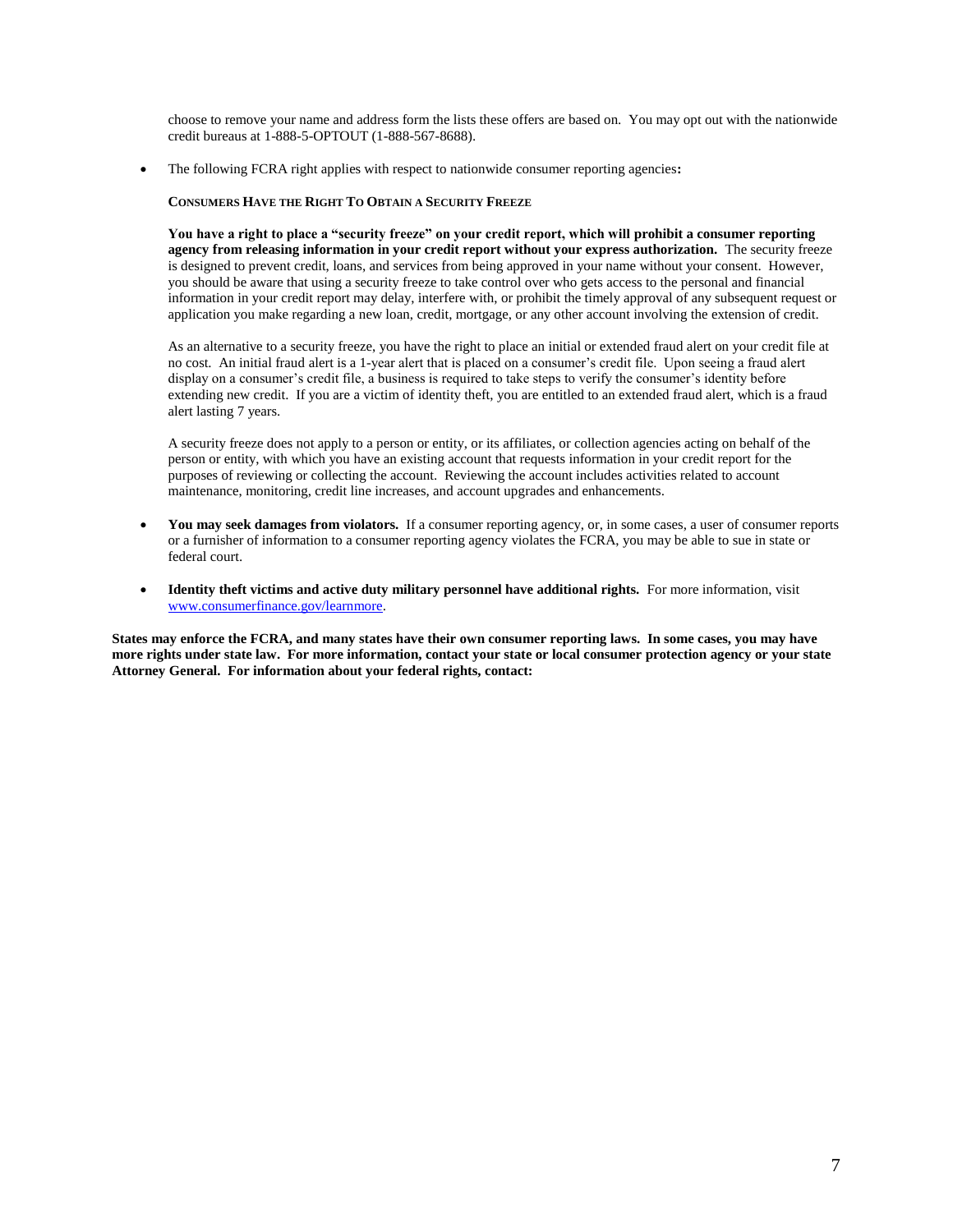| <b>TYPE OF BUSINESS:</b>                                                                                                                                                                                                                                                                                                   | <b>CONTACT:</b>                                                                                                                                                                                      |  |  |
|----------------------------------------------------------------------------------------------------------------------------------------------------------------------------------------------------------------------------------------------------------------------------------------------------------------------------|------------------------------------------------------------------------------------------------------------------------------------------------------------------------------------------------------|--|--|
| 1.a. Banks, savings associations, and credit unions with total assets of<br>over \$10 billion and their affiliates                                                                                                                                                                                                         | a. Consumer Financial Protection Bureau<br>1700 G Street, N.W.<br>Washington, DC 20552                                                                                                               |  |  |
| b. Such affiliates that are not banks, savings associations, or credit<br>unions also should list, in addition to the CFPB:                                                                                                                                                                                                | b. Federal Trade Commission<br><b>Consumer Response Center</b><br>600 Pennsylvania Avenue, N.W.<br>Washington, DC 20580<br>$(877)$ 382-4357                                                          |  |  |
| 2. To the extent not included in item 1 above:<br>a. National banks, federal savings associations, and federal branches<br>and federal agencies of foreign banks                                                                                                                                                           | a. Office of the Comptroller of the Currency<br><b>Customer Assistance Group</b><br>1301 McKinney Street, Suite 3450<br>Houston, TX 77010-9050                                                       |  |  |
| b. State member banks, branches and agencies of foreign banks (other<br>than federal branches, federal agencies, and Insured State Branches of<br>Foreign Banks), commercial lending companies owned or controlled<br>by foreign banks, and organizations operating under section 25 or 25A<br>of the Federal Reserve Act. | b. Federal Reserve Consumer Help Center<br>P.O. Box 1200<br>Minneapolis, MN 55480                                                                                                                    |  |  |
| c. Nonmember Insured Banks, Insured State Branches of Foreign<br>Banks, and insured state savings associations                                                                                                                                                                                                             | c. FDIC Consumer Response Center<br>1100 Walnut Street, Box #11<br>Kansas City, MO 64106                                                                                                             |  |  |
| d. Federal Credit Unions                                                                                                                                                                                                                                                                                                   | d. National Credit Union Administration<br>Office of Consumer Financial Protection (OCFP)<br>Division of Consumer Compliance Policy and Outreach<br>1775 Duke Street<br>Alexandria, VA 22314         |  |  |
| 3. Air carriers                                                                                                                                                                                                                                                                                                            | Asst. General Counsel for Aviation Enforcement & Proceedings<br><b>Aviation Consumer Protection Division</b><br>Department of Transportation<br>1200 New Jersey Avenue, S.E.<br>Washington, DC 20590 |  |  |
| 4. Creditors Subject to the Surface Transportation Board                                                                                                                                                                                                                                                                   | Office of Proceedings, Surface Transportation Board<br>Department of Transportation<br>395 E Street, S.W.<br>Washington, DC 20423                                                                    |  |  |
| 5. Creditors Subject to the Packers and Stockyards Act, 1921                                                                                                                                                                                                                                                               | Nearest Packers and Stockyards Administration area supervisor                                                                                                                                        |  |  |
| 6. Small Business Investment Companies                                                                                                                                                                                                                                                                                     | Associate Deputy Administrator for Capital Access<br>United States Small Business Administration<br>409 Third Street, S.W., Suite 8200<br>Washington, DC 20416                                       |  |  |
| 7. Brokers and Dealers                                                                                                                                                                                                                                                                                                     | Securities and Exchange Commission<br>100 F Street, N.E.<br>Washington, DC 20549                                                                                                                     |  |  |
| 8. Federal Land Banks, Federal Land Bank Associations, Federal<br>Intermediate Credit Banks, and Production Credit Associations                                                                                                                                                                                            | Farm Credit Administration<br>1501 Farm Credit Drive<br>McLean, VA 22102-5090                                                                                                                        |  |  |
| 9. Retailers, Finance Companies, and All Other Creditors Not Listed<br>Above                                                                                                                                                                                                                                               | <b>Federal Trade Commission</b><br><b>Consumer Response Center</b><br>600 Pennsylvania Avenue, N.W.<br>Washington, DC 20580<br>$(877)$ 382-4357                                                      |  |  |